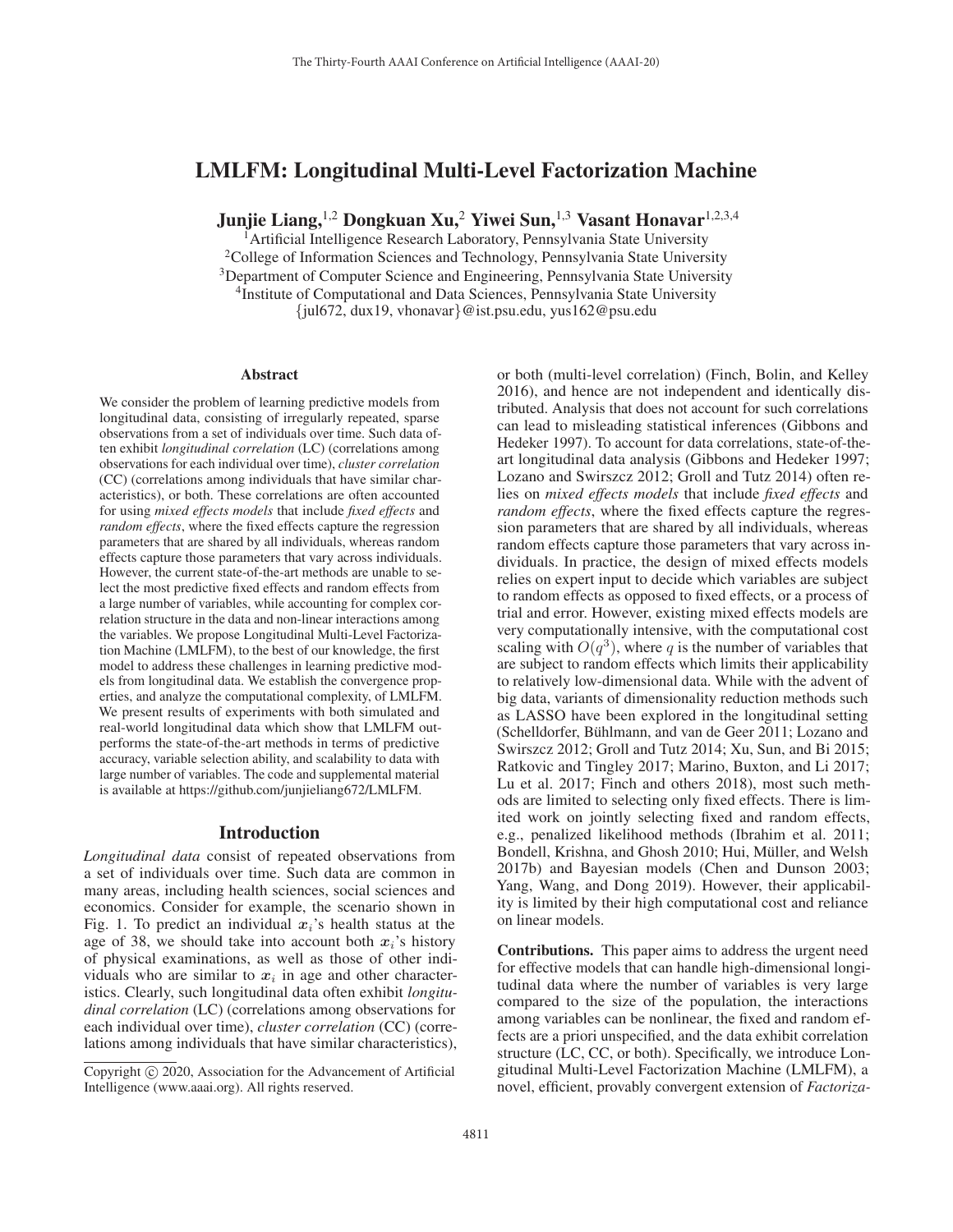

Figure 1: An example of longitudinal data. Note that the type of correlation behind the data is unknown. Hence, a predictive model should not only learn to accurately predict the outcome, but also exploit and identify the type of data correlation.

*tion Machines* (FM) (Rendle 2012) for predictive modeling of high-dimensional longitudinal data. LMLFM inherit the advantages of FM, e.g., the ability to reliably estimate the model parameters from high-dimensional data and model non-linear interactions. Further, LMLFM can automatically select fixed and random effects even in the presence of multilevel correlation, and greatly reduce the need for hyperparameter tuning using a novel hierarchical Bayesian formulation. Specifically, LMLFM adopts two layers of Laplace prior, one for sparsifying the latent representation and one for identifying fixed effects and random effects. We solve the LMLFM using the iterated conditional modes (ICM) algorithm (Besag 1986) which offers efficient optimization with strong convergence guarantees. Experimental results with simulated data show that LMLFM can readily handle longitudinal data with over 5000 variables whereas the existing mixed effects models fail when the number of variables exceeds 100. Experiments with two real-world data sets show that LMLFM (i) compares favorably with the state-ofthe-art baselines in terms of predictive accuracy; (ii) yields sparse and easy-to-interpret predictive models; and (iii) effectively selects the relevant variables, which are consistent with the published findings (Bromberger and Kravitz 2011; Dolan, Peasgood, and White 2008).

### Related Work

Popular longitudinal data analysis methods include Generalized Estimating Equations (GEE) (Liang and Zeger 1986) and Generalized Mixed Effects Models (GMEM) (Fitzmaurice, Laird, and Ware 2012). GEE are marginal models which only estimate the average outcome (or fixed effects) over the population (Liang and Zeger 1986). In contrast, GMEM are conditional models that provide the expectation of the conditional distribution of the outcome given the random effects.

There is much interest in the problem of variable selection in longitudinal data (Schelldorfer, Bühlmann, and van de Geer 2011; Groll and Tutz 2014). Existing techniques focus on selecting only the fixed effects, under the assumption that the type of correlation is correctly specified and the random and fixed effects are correctly identified. Their high computational cost limits their applicability to data with small numbers of variables (Chen, Xu, and Bi 2018). There

is limited work on the more challenging problem of selecting both fixed effects and random effects. Existing methods typically rely on adding a sparsity inducing penalty, e.g., LASSO or its variants, to the GMEM objective function (Bondell, Krishna, and Ghosh 2010; Ibrahim et al. 2011; Müller et al. 2013; Hui, Müller, and Welsh 2017a; 2017b). While Bayesian methods, *e.g.,* (Chen and Dunson 2003; Yang, Wang, and Dong 2019), offer a conceptually attractive alternative to penalized likelihood methods for variable selection, they are currently applicable only to 2-level data which exhibit only LC or only CC but not both. Furthermore, most assume a linear mixed model, and hence cannot accommodate non-linear interactions among variables. Because they rely on matrix decomposition and matrix inversion for parameter estimation, their computational complexity is  $O(q^3)$ , making them unsuitable for high-dimensional longitudinal data.

While there have been a few attempts at applying factorization techniques (Zhou et al. 2014; Stamile et al. 2017; Kidzinski and Hastie 2018), and deep representation learning techniques (Xu et al. 2019a; 2019b), their primary focus is to improve the predictive accuracy. These techniques do not explicitly account for the complex correlation structure in the data or distinguish between random effects and fixed effects. In contrast, LMLFM efficiently accounts for complex correlation structure in the data and selects the most predictive fixed and random effects.

# **Preliminaries**

Notation. Scalars are denoted by lowercase letters and vectors by bold lowercase letters. All vectors are column vectors.  $|\theta|$  refers to the length of  $\theta$  and  $||\theta||_p$  is the  $\ell_p$  norm of  $\theta$ . Matrices are denoted by uppercase letters, *e.g.,* Θ and a set of objects by a bold uppercase letter, *e.g.*,  $\Theta = \{a, \theta\}$ . The calligraphic letters  $\mathcal I$  and  $\mathcal O$  denote information related to the individuals and the observations respectively. For example,  $\Theta^{\mathcal{I}}$  refers to the sub-matrix of  $\Theta$  associated to the individuals. We use the letters  $i, o$  to denote an arbitrary individual and observation respectively. We use  $\text{diag}(A)$  to denote the vector of diagonal components of a square matrix A. Because observations occur at discrete time points, we use observation and time point interchangeably.

Factorization Machines (FM). Given a real-valued design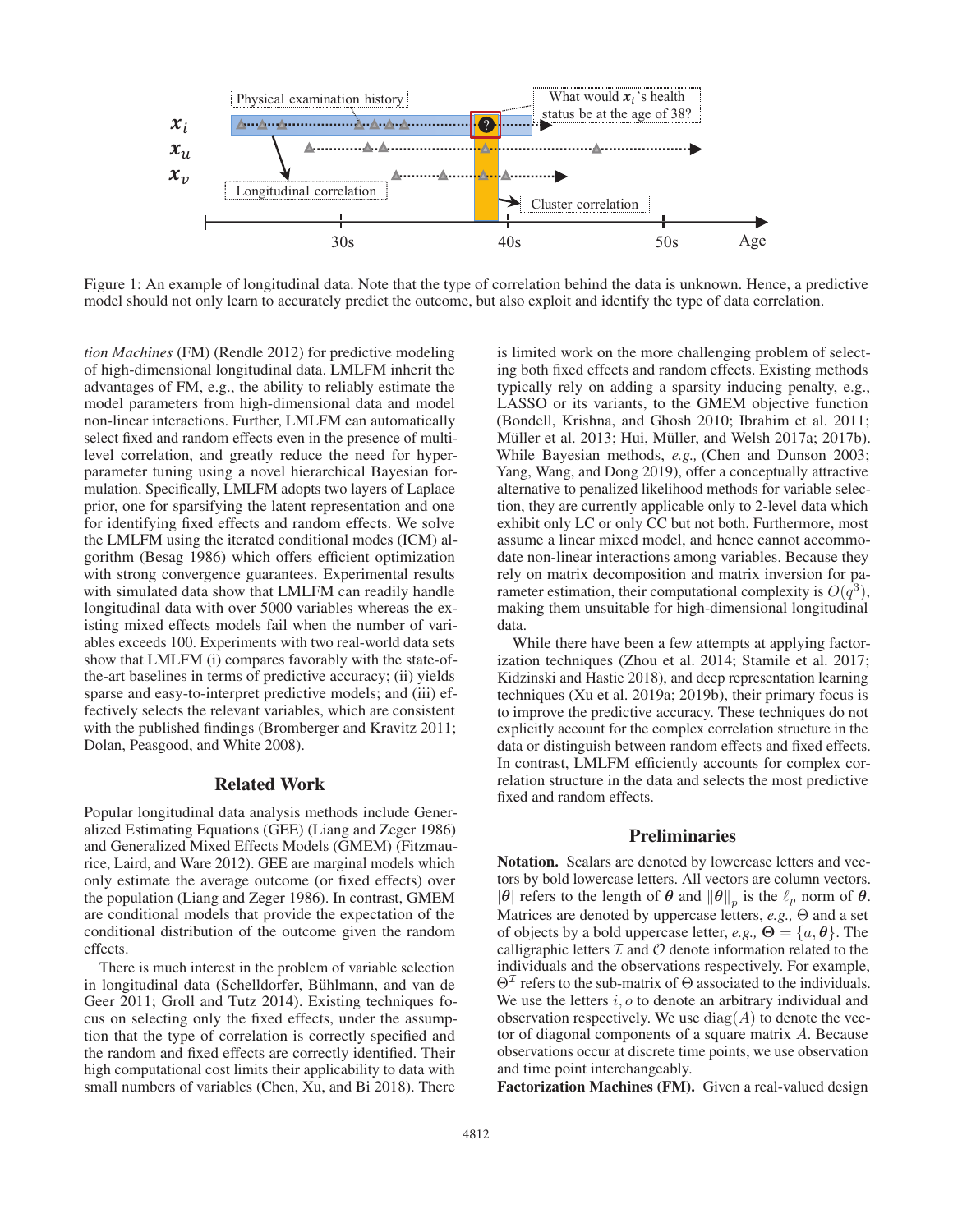

Figure 2: Model structure. Sub-graph with grey nodes encodes the structure of standard 1-level regression models; Sub-graph with grey and black nodes encodes the structure of 2-level LC models; Sub-graph with grey and white nodes denotes the structure of 2-level CC models; and the entire graph encodes the structure of multi-level models.

feature vector  $x_{io} \in \mathbb{R}^p$  corresponding to an individual i and observation o, factorization machines (FM) (Rendle 2012) model all nested interactions up to order  $d$ . For example, the prediction of FM of order  $d = 2$  is given by:

$$
\hat{y}_{io} = \boldsymbol{x}_{io}^{\mathsf{T}} \boldsymbol{w} + \frac{1}{2} \boldsymbol{x}_{io}^{\mathsf{T}} M \boldsymbol{x}_{io}
$$
 (1)

where  $M$  is a squared matrix with zeros on the diagonal. The off-diagonal component  $m_{qt} \in M$  is parameterized as a dot product of two low dimensional embeddings  $\theta_q$ ,  $\theta_t$ . FM can be readily solved by coordinate descent (Rendle 2012). The time and space complexity are  $O(k |S|)$  and  $O(|y|)$  respectively where  $|y|$  and  $|S|$  denote the total number of observations across all individuals, and the data size (*i.e.*,  $p |y|$ ), respectively.

Linear Mixed Model (LMM). We introduce LMM to motivate the design of LMLFM. Let  $y_{io} \in \mathbb{R}$  denote the scalar outcome of individual  $i = 1, \dots, n$  measured at observation  $o = 1, \dots, m$ . Let  $x_{io} \in \mathbb{R}^p$ ,  $z_{io} \in \mathbb{R}^q \subseteq x_{io}$  be variables associated with fixed effects (denoted by *β*) and random effects (denoted as  $\gamma_i$ ) respectively. LMM assumes that the outcome is predicted by $\frac{1}{2}$ :

$$
\hat{y}_{io} = \boldsymbol{x}_{io}^{\mathsf{T}} \boldsymbol{\beta} + \boldsymbol{z}_{io}^{\mathsf{T}} \boldsymbol{\gamma}_{i} \tag{2}
$$

The random effects matrix  $(\gamma_1, ..., \gamma_n)^\mathsf{T}$  captures the timeinvariant patterns for each individual. For all  $i \in \mathcal{I}$ ,  $\gamma_i \sim N(0, Q)$ , where  $Q \in \mathbb{R}^{q \times q}$  is the covariance matrix. The random effects  $\gamma_i$  serve two purposes: (i) regularizing the effects (similar to the  $\ell_2$  norm); and (ii) inducing correlation between the longitudinal observations, *i.e.*,  $cov(y_{io}, y_{ij}) =$  $z_{io}^{\intercal}Qz_{ij}.$ 

# Longitudinal Multi-Level Factorization Machine (LMLFM)

The structures of multi-level models are shown in Fig. 2. Standard regression models assume that given the variables and regression parameters, the outcomes are i.i.d. and hence yield



Figure 3: The hierarchical Bayesian structure of LMLFM. L stands for the objective function as presented in Eq. (4).

biased estimates of parameters in the presence of LC or CC. 2-level models account for the LC or CC by either directly or indirectly specifying a correlation matrix that models the corresponding correlations. Mixed effects models introduce individual (or observation) specific random effects as proxies for the relevant information (see Fig. 2). A natural approach to extend this design is to incorporate both individual factors  $\theta_i$  and observation factors  $\theta_o$ , as proxies for the individual and observation specific information.<sup>2</sup> The pairwise interactions between such factors in the latent space (see Eq. (1)) are shown by arrows in Fig. 2. However, in its current form, the model does not provide a way to relate latent factors to the random effects or to explicitly accommodate complex correlation structures. Given the observed design matrix  $X$  and outcomes *y*, our goals are to: (i) predict the unknown outcomes  $\hat{y}$ , (ii) jointly select both fixed and random effects and (iii) recover the correlation structure from the data.

#### Prediction

The prediction layer of LMLFM (see Fig. 3) is inspired by both LMM and FM. With a Bayesian framework, all variables are first assumed random. Hence, the LMM prediction in Eq. (2) reduces to  $\hat{y}_{io} = x_{io}^{\mathsf{T}} \gamma_{io}$  with  $\gamma_{io} \sim N(\hat{\beta}, Q)$ . Further, to accommodate multi-level correlation, we decompose the random effects as the summation of two subsets of latent factors  $\gamma_{io} = \theta_i + \theta_o$ , where  $\theta_i, \theta_o$  denote the individual factors and observation factors respectively. Considering the interaction between individual and observation factors, we introduce the following prediction function:

$$
\hat{y}_{io} = \boldsymbol{x}_{io}^{\mathsf{T}} \left( \boldsymbol{\theta}_{i} + \boldsymbol{\theta}_{o} \right) + \boldsymbol{\theta}_{i}^{\mathsf{T}} \boldsymbol{\theta}_{o}
$$
 (3)

Recall that in FM, the design feature vector  $x_{i0}$  includes individual one-hot encoding, observation one-hot encoding and observed features. The original design of FM as in Eq. (1) embeds each component of the design feature vector into a latent vector. In contrast, LMLFM (Eq. (3)) embeds only the individuals and observations into latent vectors, and considers only the interactions among individuals, observations, and the design feature vector, thus simplifying the model. Instead

<sup>&</sup>lt;sup>1</sup>We omit the error term since it can be readily incorporated into the random effects.

<sup>&</sup>lt;sup>2</sup>It is worth noting that individual/observation factors are distinct from individual/observation random effects, in this work, we use the former to estimate the latter.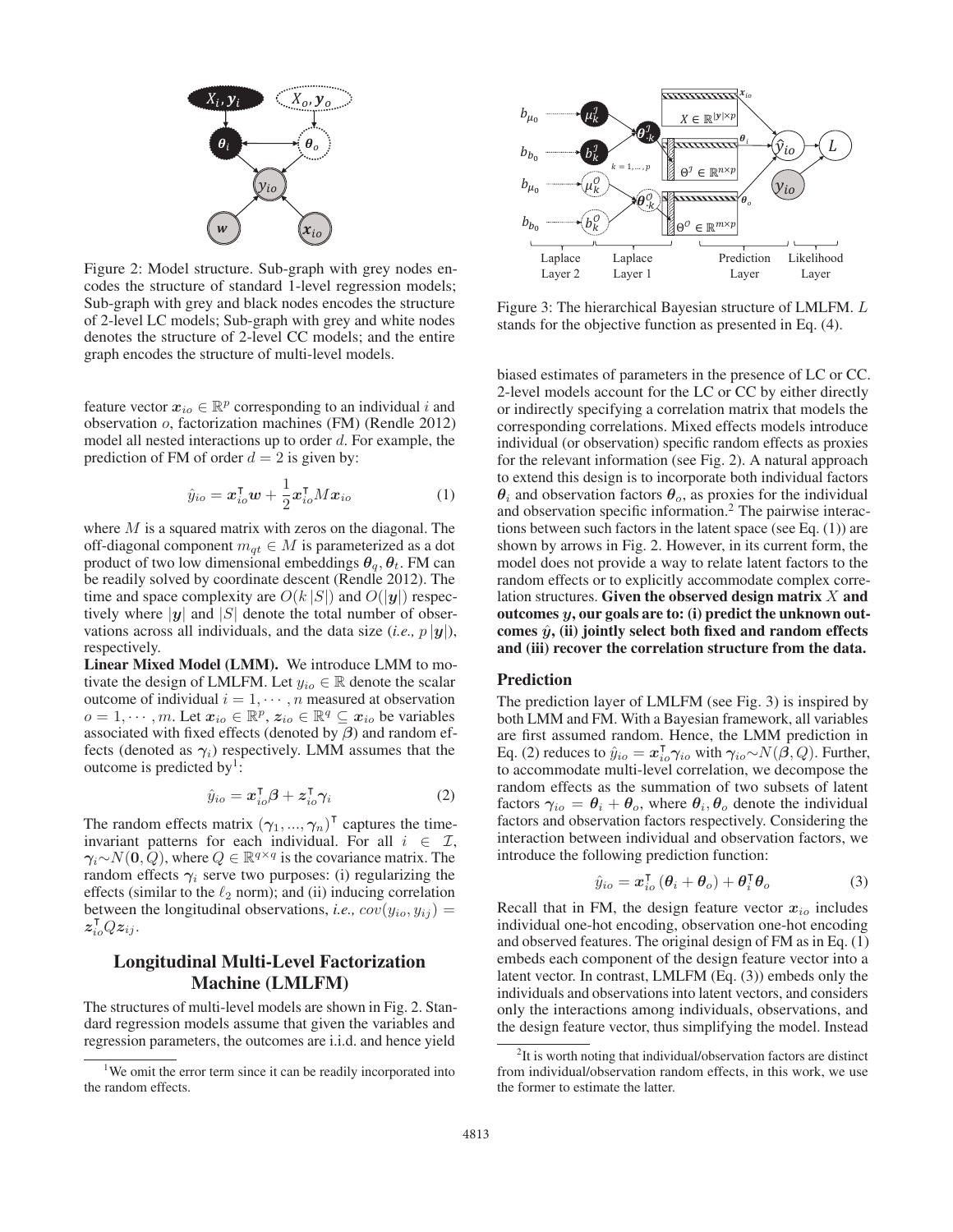of setting the latent dimension empirically as in the case of a FM, we initially let the latent dimension  $k$  to be as large as the feature dimension  $p$ , and then apply variable selection to identify the relevant subset of latent factors (see below). This makes the proposed model almost as interpretable as a simple linear model while making use of factorization to accommodate nonlinear interactions among variables.

#### Hierarchical Bayesian Model

The hierarchical Bayesian structure of LMLFM is shown in Fig. 3. We decompose the task of joint selection of fixed and random effects into two sub-tasks: (i) identifying fixed and random effects by shrinking the variance of some variables towards 0; and (ii) selecting the relevant latent factors by shrinking some components towards 0. We handle the first sub-task by imposing a Laplace prior on  $\mu_k$  and  $b_k$ , respectively (see Laplace layer 2 in Fig. 3). For the second sub-task, we enforce sparsity in  $\theta_{k}$  by imposing Laplace prior on  $\theta_{k}$ (see Laplace layer 1 in Fig. 3). We denote the model parameters and hyper-priors of LMLFM by  $\Theta = {\alpha, \Theta, \mu, b}$  and  $\Theta_0 = {\alpha_0, \beta_0, b_{\mu_0}, b_{b_0}}$  respectively, yielding the following generative model:

$$
\begin{array}{llll} (y_{io}|\mathbf{\alpha}_{io},\pmb{\theta}_{i},\pmb{\theta}_{o},\alpha){\sim}N(y_{io}|\hat{y}_{io},\alpha^{-1}) & (\alpha|\alpha_{0},\beta_{0}){\sim}Gamma(\alpha|\alpha_{0},\beta_{0})\\ & & \\ (\theta_{ik}|\mu_{k}^{\mathcal{I}},b_{k}^{\mathcal{I}}){\sim}Laplace(\theta_{ik}|\mu_{k}^{\mathcal{I}},b_{k}^{\mathcal{I}}) & & (\theta_{ok}|\mu_{k}^{\mathcal{O}},b_{k}^{\mathcal{O}}){\sim}Laplace\\ & & & \\ (y_{ok}|\mu_{k}^{\mathcal{O}},b_{k}^{\mathcal{O}}) & & \\ (\mu_{k}^{\mathcal{I}}|b_{\mu_{0}}){\sim}Laplace(\mu_{k}^{\mathcal{I}}|0,b_{\mu_{0}}) & & \\ (b_{k}^{\mathcal{I}}|b_{\mu_{0}}){\sim}Laplace(\mu_{k}^{\mathcal{O}}|0,b_{\mu_{0}}) & & \\ (b_{k}^{\mathcal{I}}|b_{b_{0}}){\sim}Laplace(b_{k}^{\mathcal{I}}|0,b_{b_{0}}) & & \\ (b_{k}^{\mathcal{O}}|b_{b_{0}}){\sim}Laplace(b_{k}^{\mathcal{O}}|0,b_{b_{0}}) \end{array}
$$

Unlike Bayesian FM (Rendle 2012), to accommodate different degrees of sparsity in relation to the numbers of individuals and observations, we allow different hierarchical priors for different latent factors for individuals  $(\Theta^{\mathcal{I}})$  and for observations ( $\Theta^{\mathcal{O}}$ ) (See the grey nodes for  $\Theta^{\mathcal{I}}$  and black nodes for  $\Theta^{\mathcal{O}}$  in Fig. 3). We use  $\mu^{\mathsf{T}} = (\mu_k^{\mathcal{I}}, \mu_k^{\mathcal{O}})_{k=1}^p$ ,  $b^{\mathsf{T}} = (b_k^{\mathcal{I}}, b_k^{\mathcal{O}})_{k=1}^p$  to denote the mean and scale of the Laplace distribution respectively. The choice of the distribution of  $y_{io}$  can be application-dependent. For the ease of exposition, we assume that the outcome variable follows a Gaussian distribution.

We adopt the iterated conditional modes (ICM) algorithm (Besag 1986) to estimate the parameters of LMLFM. ICM updates blocks of parameters with the modes of their conditional posterior while keeping the remaining parameters fixed. Our choice of priors permits the analytical closed-form derivation of the modes of the conditional posterior density, yielding substantial speedup. Specifically, we consider the Maximum A Posteriori (MAP) formulation:

$$
\arg \max_{\Theta} L = \pi (\Theta | \mathbf{y}, X, \Theta_0)
$$
 (4)

Due to space constraints, we include only the update equations for  $\Theta^{\mathcal{I}} = \{ \alpha, \Theta^{\mathcal{I}}, \mu^{\mathcal{I}}, b^{\mathcal{I}} \}$  here, omitting the superscript  $\mathcal I$  to minimize notational clutter.

Update of  $\alpha$ . The posterior of  $\alpha$  is a Gamma distribution, whose mode is given by Gamma distribution, whose mode is given by  $\left(\beta_0 + \|\boldsymbol{y} - \hat{\boldsymbol{y}}\|_2^2/2\right)^{-1} (\alpha_0 + |\boldsymbol{y}|/2 - 1).$ 

Update of  $\Theta$ . For each model parameter  $\theta_i \in \Theta$ , the prediction is a linear combination of two functions  $g(i)$  and  $h(i)$  that are independent of the value of  $\theta_i$ :

$$
\hat{\mathbf{y}}_i = g(i) + h(i)\boldsymbol{\theta}_i \tag{5}
$$

with  $g(i) = diag(X_i \cdot \Theta_i^{\mathcal{O}^\mathsf{T}})$  and  $h(i) = X_i + \Theta_i^{\mathcal{O}}$ . Here  $\Theta_i^{\mathcal{O}}$ is the matrix of latent factors constructed by the observations associated with  $i$ . Hence, we have:

$$
\theta_{ik} = \mu_k + \left(\mathbf{h}_{ik}^\mathsf{T} \mathbf{h}_{ik}\right)^{-1} \text{sgn}\left(\mathbf{r}_{ik}\right) \left(|\mathbf{r}_{ik}| - 1/\alpha b_k^{\mathcal{I}}\right)_+\tag{6}
$$

where  $(\cdot)_+$  is the ReLU function;  $r_{ik} = h_{ik}^T(y_i - g(i)) \sum_{q\in\{1:p\}\setminus k} \theta_{iq} h_{iq} - h_{ik}\mu_k$ , with  $\{1:p\}\setminus k$  denoting the set of integers ranging from 1 to p excluding k and  $h_{ik}$ is the k-th column of  $h(i)$ . Clearly, sparsity is achieved if  $|\mathbf{r}_{ik}| \leq 1/\alpha b_k^{\mathcal{I}}$  and  $\mu_k = 0$ .

Update of  $\mu$ . The problem of finding the optimal  $\mu_k$  $(k = 1, \dots, p)$  reduces to finding the weighted median of the vector  $\theta_{k} \cup \{0\}$  with the weights  $\{b_k\}_{k=1}^n \cup \{b_{\mu_0}\}\)$ , yielding a linear-time algorithm (Gurwitz 1990).

**Update of** *b***.** The optimal  $b_k$   $(k = 1, \dots, p)$  is updated by  $2b_{b_0}\left(\sqrt{n^2+\tfrac{4}{b_{b_0}}\left\|\boldsymbol{\theta}_{\cdot k}-\mu_k\right\|_1}-n\right)$ .

We note that the computational complexity of LMLFM for one complete iteration is  $O(|S|)$ , which is linear in the size of the training data. Our approach is more efficient than FM (Rendle 2012), whose computational complexity is  $O(k |S|)$  $(k$  is the latent dimension). The space complexity of LMLFM is the same as that of FM, i.e.,  $O(|y|)$ .

### Effects and Outcome Estimation

We proceed to describe how to estimate random effects, fixed effects and outcomes for seen and unseen individual/observation from the model.

Temporal Individual-Specific Random Effects (TISE). As shown in Eq. (3), we can rewrite the prediction function of LMLFM in a form resembling ordinary linear regression where  $\hat{y}_{io} = x_{io}^{\dagger} \hat{\gamma}_{io} + \epsilon_{io}$  with coefficients  $\gamma_{io} = \hat{\theta}_i + \theta_o$ and error  $\epsilon_{io} = \theta_i^{\dagger} \theta_o$ . Hence, we let  $\gamma_{io}$  be the estimator of TISE.

Averaged Individual-Specific Random Effects (AISE). AISE is computed by integrating out the observation effects:

$$
\gamma_i = \mathbb{E}_{\pi(\boldsymbol{\theta}_o|\boldsymbol{y}, X, \boldsymbol{\Theta}_0)}[\gamma_{io}] = \boldsymbol{\theta}_i + \mathbb{E}_{\pi(\boldsymbol{\theta}_o|\boldsymbol{y}, X, \boldsymbol{\Theta}_0)}\left[\boldsymbol{\theta}_o\right]
$$

Solving  $\mathbb{E}_{\pi(\theta_o|\mathbf{y},X,\Theta_0)}[\theta_o]$  is non-trivial. Hence, we approximate it using the estimated observation factors, where  $\mathbb{E}_{\pi(\bm{\theta}_o|\bm{y},X,\bm{\Theta}_0)}\left[\bm{\theta}_o\right]\approx\frac{1}{m}\sum_{o\in\mathcal{O}}\bm{\theta}_o.$ 

Temporal Population Averaged Random Effects (TPAE). Similar to solving AISE, TPAE is solved by integrating out the individual factors:  $\gamma_o = \mathbb{E}_{\pi(\theta_i|\mathbf{y},X,\Theta_0)}[\gamma_{io}] \approx$  $\theta_o + \frac{1}{n} \sum_{i \in \mathcal{I}} \theta_i$ .

Fixed Effects. We say that a variable  $k$  has fixed effect if and only if  $b_k^{\mathcal{I}} = b_k^{\mathcal{O}} = 0$ . The fixed effect for variable k is computed by  $\beta_k = \mu_k^{\mathcal{I}} + \mu_k^{\mathcal{O}}$ .

**Outcomes.** The outcome  $y_{io}$  for seen individual i and observation  $o$  is computed using Eq. (3). In the case of unseen individuals, we replace the posterior of the latent factors with their prior. Thus, for an unseen individual i, the outcome  $y_{io}$ is given by:

$$
\mathbb{E}[y_{io}|\pmb{x}_{io},\pmb{\theta}_i,\pmb{\theta}_o,\alpha] = \pmb{x}_{io}^\intercal(\pmb{\mu}^\mathcal{I}+\pmb{\theta}_o)+\pmb{\theta}_o^\intercal\pmb{\mu}^\mathcal{I}
$$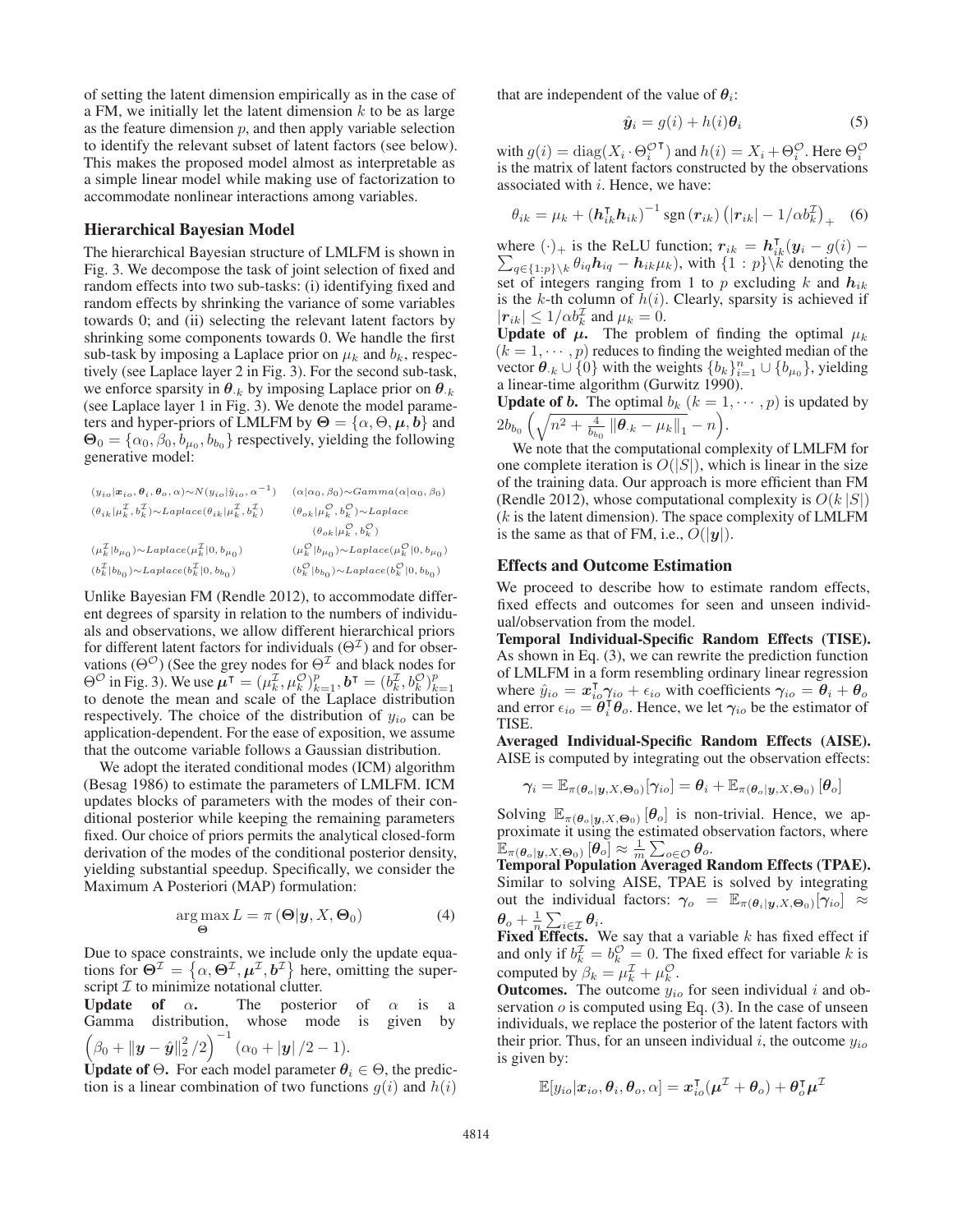# Convergence Analysis

We establish two important properties in LMLFM: *Ascent property* and *Convergence*. <sup>3</sup> Let Z<sup>+</sup> denotes the set of all positive integers and  $\hat{\theta}^{(t)}$  denotes the value of  $\theta$  at the t-th iteration. We denote  $\pi(\theta)$  as the full conditional posterior of θ.

## **Proposition 1** *Ascent property.*  $\pi (\Theta^{(t+1)} |) \geq \pi (\Theta^{(t)} |)$ *holds for all iterations*  $t \in \mathbb{Z}^+$ .

The proof of Proposition 1 follows from the observation that the joint posterior density of LMLFM is non-decreasing with the update of each component of **Θ**.

**Proposition 2** *Convergence.* If  $\pi(\Theta^{(t)})$  is bounded above,<br>there exists an iteration  $t \in \mathbb{Z}^+$  such that  $\forall i \in \mathbb{Z}$ *there exists an iteration*  $t \in \mathbb{Z}^+$ , *such that*  $\forall i \in$  $\mathbb{Z}^+, |\pi(\Theta^{(t+i)}|) - \pi(\Theta^{(t)}|)| < \epsilon$  holds for  $\epsilon > 0$ .

We prove Proposition 2 by contradiction, *i.e.,* the negation of the proposition implies that  $\lim_{t\to\infty} \pi(\Theta^{(t)}|) \to \infty$ , yielding a contradiction.

### Experimental Evaluation

## Experiments with Simulated Data

We report results of experiments with simulated data to answer the following questions: (RC1) Can LMLFM handle high-dimensional data? (RC2) Can LMLFM accurately select the relevant variables? (RC3) How does LMLFM perform in the presence of LC and CC?

Simulated data. Following (Hui, Müller, and Welsh 2017b), we construct simulated longitudinal data sets with 40 individuals and 40 observations per individual. We consider several choices of p from  $\{50, 100, 500, 1000, 5000\}$ . We consider three types of correlation, *i.e.,* pure LC, pure CC and both (See supplemental material for details.).

Methods compared. We compare LMLFM with several baseline methods: (i) State-of-the-art multi-level linear mixed model (M-LMM) (Bates et al. 2015); (ii) State-of-the-art 2-level models: LMMLASSO, a linear mixed model with adaptive LASSO penalty on the fixed effects (Schelldorfer, Bühlmann, and van de Geer 2011); GLMMLASSO, a generalized linear mixed model with standard LASSO penalty on the fixed effects (Groll and Tutz 2014) and rPQL (Hui, Müller, and Welsh 2017b), a joint selection mixed model with adaptive LASSO penalty on the fixed effects and group LASSO penalty on the random effects; and (iii) Factorizationbased multi-level Lasso  $(MLLASSO)$ ,<sup>4</sup> which factorizes the fixed effects as a product of global effects and individual effects, both regularized by  $\ell_1$  norm (Lozano and Swirszcz 2012); and (iv) the standard LASSO regression (LASSO) (Tibshirani 1996). We report performance statistics obtained from 100 independent runs. Hyper-parameters are selected using cross validation on the training data. Evaluation scores are computed on the held-out data set. We report execution failure if an algorithm fails to converge within 48 hours or generates an execution error.

Table 1: Performance comparison on simulated data in the presence of multi-level correlation. We use '-' to denote execution failure.

| Method           | $p = 100$ |      |      | $p = 5000$ |       |      |  |
|------------------|-----------|------|------|------------|-------|------|--|
|                  | $R^2$ (%) | f.p. | f.n. | $R^2$ (%)  | f.p.  | f.n. |  |
| LMLFM            | $92 + 1$  | 0.2  | 0.8  | $88 + 2$   | 2.2   | 42   |  |
| rPOL             | $88 + 2$  | 20.6 | 0    |            |       |      |  |
| M-LMM            | $90 + 1$  | 92   | 0    |            |       |      |  |
| <b>GLMMLASSO</b> | $83 + 4$  | 91   | 0    |            |       |      |  |
| <b>LMMLASSO</b>  | $88 + 2$  | 92   | 0    |            |       |      |  |
| LASSO            | $88 + 1$  | 42.4 | 0    | $84 + 4$   | 415.8 | 0.4  |  |
| <b>MLLASSO</b>   | $40 + 8$  | 23.8 | 0.8  | $1+1$      |       | 6.2  |  |

Evaluation Measures. We evaluate the performance of all methods in terms of both predictive accuracy and the ability to select random and fixed effects. We measure the predictive accuracy using the r-squared  $(R<sup>2</sup>)$  score. To assess a method's ability to select the relevant variables, we consider a variable to be selected if the corresponding coefficient is non-zero. We use false positive (f.p.), the number of variables that are incorrectly selected, and false negative (f.n.), the number of variables that are incorrectly discarded, to assess the models. Results. A subset of our results summarized in Table 1 answer RC1-RC3. RC1: the performance of the state-of-the-art mixed effects models are highly sensitive to the number of random effects, *i.e.,* M-LMM, LMMLASSO and GLMM-LASSO fail when p exceeds 100 due to execution error; Only LMLFM, LASSO and MLLASSO ran to completion. RC2: Selecting random effects is more challenging compared to selecting fixed effects. Among all models, only LMLFM and rPQL are designed to select random effects. To enforce model sparsity, say on variable  $k$ , LMLFM and rPQL shrink the vector  $\theta_{k}$  to 0 whereas other methods shrink a scalar  $\beta_{k}$  to 0. Our results show that LMLFM achieves the best terms of f.p. score. Although LASSO has attractive  $R^2$  when  $p = 5000$ , LASSO is unable to select variables with random effects, leading to very high f.p. in the presence of LC, CC and both. RC3: Our results (omitted due to space constraints) show that 2-level models work poorly when a CC model is used on data with LC or vice versa. In contrast, multi-level models (M-LMM and LMLFM) achieve better fit on the data that exhibit LC, CC, or both. LMLFM consistently outperforms M-LMM in terms of accuracy, variable selection ability and computational efficiency. We conclude that LMLFM is the only method among those compared in this study, that can effectively model high-dimensional longitudinal data, and select the relevant variables, regardless of whether they are associated with random effects or fixed effects, in the presence of LC, CC, or both.

### Experiments with Real-World Data

We compare LMLFM with the state-of-the-art baselines on two real-world longitudinal data sets: (i) Study of Women's Health Across the Nation (SWAN)  $<sup>5</sup>$  (Sutton-Tyrrell et al.</sup> 2005) (on predicting depression); and (ii) General social

<sup>&</sup>lt;sup>3</sup>See supplemental material for detailed proofs.

<sup>4</sup> Despite its name, MLLASSO works only as a 2-level model and does not provide a simple way to associate the latent factors with random effects.

<sup>5</sup> https://www.swanstudy.org/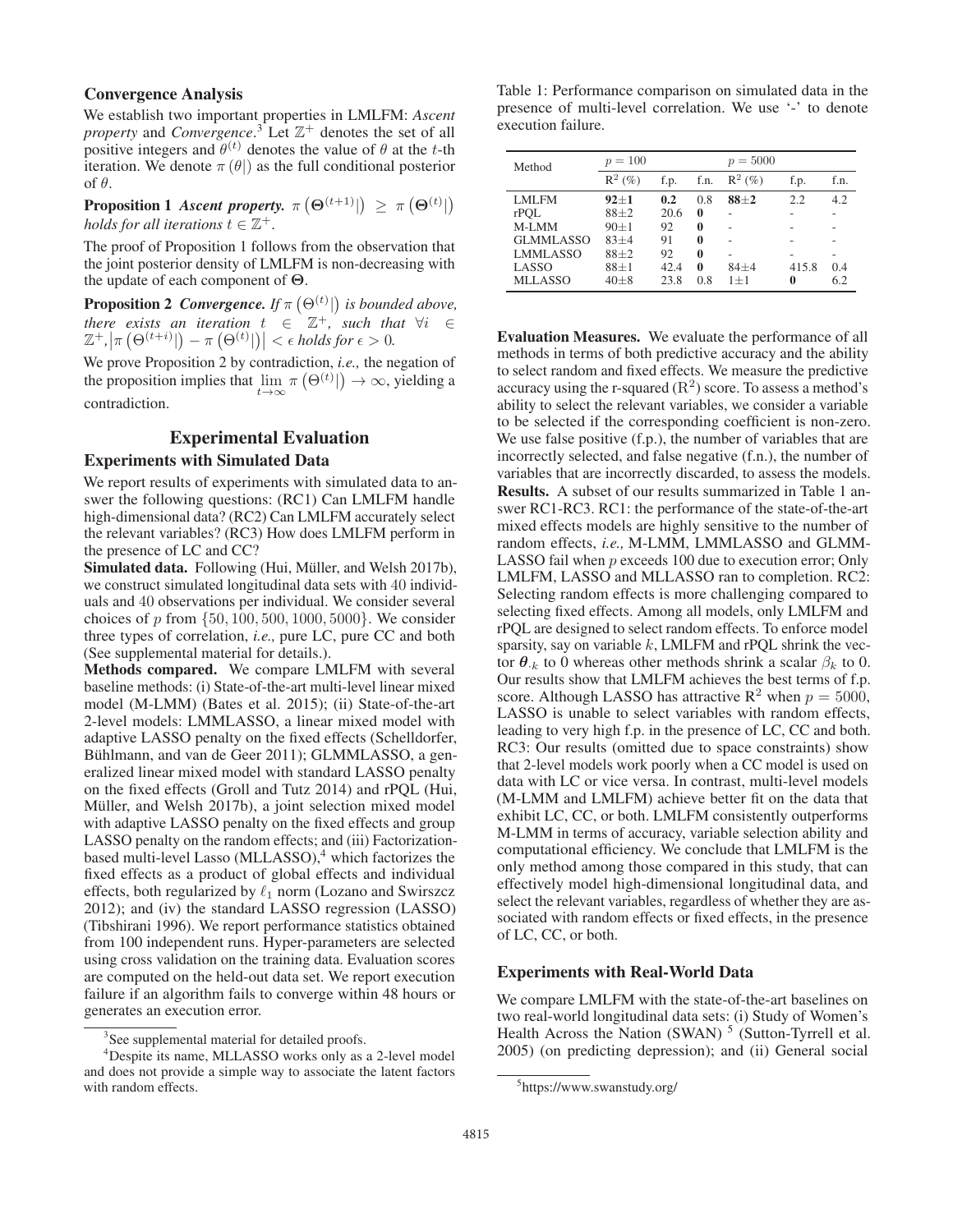

Figure 4: Comparison of population averaged effects on the selected variables for SWAN and GSS data. The Top 5, middle 5 and bottom 5 variables have positive, negative and neutral effects respectively.

Table 2: Comparison of predictive accuracy on two real-life data sets. We use subscript '−' and '+' to denote the score on data with the 15 selected variables and all variables, respectively. We use '-' to denote execution failure.

| Method           | <b>SWAN</b>     |                               |                |                 | <b>GSS</b>      |      |                |                 |
|------------------|-----------------|-------------------------------|----------------|-----------------|-----------------|------|----------------|-----------------|
|                  | $R_{-}^{2}(\%)$ | f.p.                          | f.n. $-$       | $R_{+}^{2}(\%)$ | $R_{-}^{2}(\%)$ | f.p. | f.n.           | $R_{+}^{2}(\%)$ |
| LMLFM            | $30 + 4$        | 0                             | 0              | $49\pm2$        | $17 + 2$        | 2    | $\bf{0}$       | $55 + 2$        |
| M-LMM            | $29 + 2$        |                               | 5              |                 | $16\pm1$        | 2    |                |                 |
| <b>GLMMLASSO</b> | $19\pm3$        | 0                             | 2              |                 |                 |      |                |                 |
| LMMLASSO         | $26 \pm 3$      | $\mathfrak{D}_{\mathfrak{p}}$ | $\mathfrak{D}$ |                 |                 |      |                |                 |
| <b>PGEE</b>      | $25 + 4$        | $\mathcal{D}_{\mathcal{A}}$   | 5              |                 | $3\pm1$         |      | 0              |                 |
| LASSO            | $21 + 4$        |                               | $\mathfrak{D}$ | $47 + 1$        | $0+1$           |      | 0              | $47 + 1$        |
| <b>FM</b>        | $29 + 3$        | $\mathbf{0}$                  | 5              | $45 + 2$        | $12+4$          | 4    | $\mathfrak{D}$ | $31 + 2$        |
| RF               | $23 + 5$        | 10                            | 0              | $47 + 1$        | $4 + 1$         | 10   | 0              | $55+2$          |
| <b>MLLASSO</b>   | $0\pm 2$        | 10                            | 0              | $20\pm 2$       | $-42+10$        | 4    | 0              | $-2 \pm 1$      |

survey  $(GSS)^6$  (Smith et al. 2017) (on predicting general happiness). We chose these two data sets because they have attracted much interest in the field of social sciences. We use the same settings of hyper-parameters for LMLFM as in our experiments with simulated data. We exclude rPQL because it fails on all of the experiments due to memory issue. In addition to the aforementioned baselines, we include some popular 1-level models in our comparison: Random Forest (RF), FM and Penalized GEE (PGEE) (Inan and Wang 2017).

We seek answers to the following question: (RC4) How does LMLFM compare with the state-of-the-art baselines with respect to its ability to correctly identify the fixed and random effects and predictive accuracy? To answer RC4, for each data set, we choose as "ground truth", 5 "positive", 5 "negative" variables identified in the existing literature (see below for specifics) and add 5 additional variables that are believed to be relatively uninformative.

Evaluation on SWAN Data. In the case of SWAN data, we consider the task of predicting the CESD score (Dugan et al. 2015), which is used for screening for depression. The variables of interest include aspects of physical and mental health, and demographic factors, such as race and income. The data set includes 3,300 individuals, with 1-22 observations per individual, and 137 variables. The outcome we aim to predict is defined by  $y_{io} = \text{CESD}_{io} - 15$  (*i* is individual and o is the age of the individual) since CESD  $\geq$  16 has been observed to be highly indicative of depression. Existing research (Dugan et al. 2015; Prairie et al. 2015) suggests that hispanic ethnicity, depressed or fluctuating mood and low household income are highly positively correlated with depression, whereas Caucasian/white ethnicity, stable mood and high income are negatively correlated with depression. The variables used to answer RC4 and the experimental results are summarized in Fig. 4(a) and Table 2 respectively. We note that LMLFM outperforms all other methods in  $\mathbb{R}^2$  score and correctly recovers the relevant variables. Performance of the factorization baselines (FM, MLLASSO) is unsatisfactory. This is because of the lack of intuitive way to relate estimated latent factors to the corresponding effects. Note that the variables related to depressed mood are generally selected by our baselines (not shown), which is consistent with the findings in (Prairie et al. 2015). FM renders menopausal status as strong factors to depression, a finding supported by existing literature (Bromberger and Kravitz 2011; Prairie et al. 2015). However, we argue that depressed and fluctuated mood is more likely to be direct causes to depressive symptoms because menopausal status usually causes abnormal hormone level, which could further affect the mood of the patients. Results of LMLFM show that  $\mu^{\mathcal{I}} = 0$  and the sparsity rate of  $\Theta^{\mathcal{I}}$  (*i.e.*, the number of zero components in  $\Theta^{\mathcal{I}}$  divided by  $|\Theta^{\mathcal{I}}|$ ) is 98.3%, which further implies that the random effects  $\vert \circ \vert$  is 58.5%, which further implies that the failtent effects related to the individuals are less predictive. Nonetheless, the analysis on  $\mu^{\circ}$  reveals a different story: 59 out of 136  $\mu^{\circ}$ are non-zero and the sparsity rate of  $\Theta^{\tilde{\mathcal{O}}}$  is 56.4%. This suggests that the depressive symptoms for multiple individuals

<sup>6</sup> http://gss.norc.org/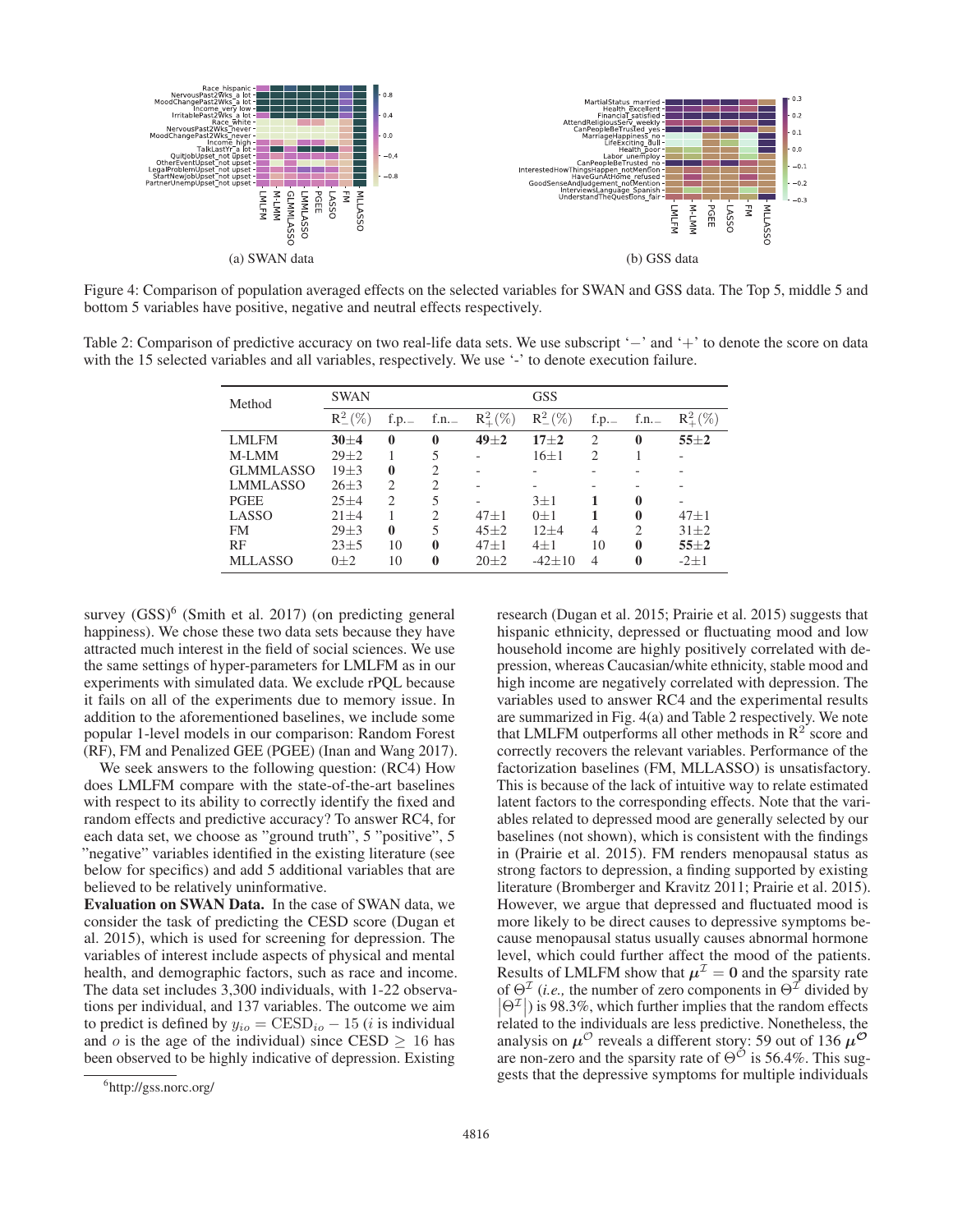with similar age are correlated (CC) as are the depressive symptoms for a single individual across time (LC), with CC dominating LC.

Evaluation on GSS Data. In our experiments with the GSS data, we consider the problem of predicting the self-reported happiness. We define  $y_{io} = 1$  by individual *i* reports happy at year o and  $y_{io} = -1$  as the opposite. The GSS data consists of 4,510 individuals, 1-30 observations per individual and 1,553 variables. Existing research (Dolan, Peasgood, and White 2008; Oishi, Kesebir, and Diener 2011) indicates that, being married, good physical and psychological health, satisfactory with financial situation, having strong religious beliefs and being trusted are positively correlated with happiness, whereas the absence of these characteristics and unemployment are negatively correlated with happiness. The variables used to answer RC4 and the results of our experiments are shown in Fig. 4(b) and Table 2 respectively. Though we see that PGEE and LASSO have the lowest f.p., their  $R^2$  is relatively low. They tend to shrink the negative effects to zero, and perform poorly even on the training set, which strongly suggests that they underfit the data. LMLFM is competitive with the best performing methods in recovering the relevant variables, while significantly outperforming them in predictive performance. We note that variable selection with the GSS data is far more challenging than with the SWAN data because of the substantially larger number of variables and collinearity of the variables. The low  $R^2$  of FM and MLLASSO indicate that they significantly underfit the data. Though RF has a high  $\mathbb{R}^2$  score, variables selected by RF are harder to explain compared to that of the other baselines (not shown). In contrast, LASSO achieves lower  $R^2$ , but selects variables that are consistent with those selected by LMLFM. We further find that all of the variables selected by LMLFM are consistent with the findings reported in (Dolan, Peasgood, and White 2008). We find that  $\Theta^{\mathcal{I}} = 0$ , thus ruling out LC. This is perhaps explained by the huge gap between consecutive observations (the survey is taken once per one to three years) within which many unobserved factors could potentially affect subjective happiness. We find that the sparsity rate of  $\Theta^{\mathcal{O}}$  is 84.9%. Our analysis of the fixed effects shows that 126 out of 1199 effects are non-zero and among which, only 6 features have absolute effects greater than 0.1, thus vast majority of variables are uninformative.

Summary of Experimental Results. We conclude that LMLFM outperforms all the baselines and is the only multilevel mixed effects model that can reliably select variables associated with fixed as well as random effects from highdimensional longitudinal data.

### **Conclusions**

We have introduced LMLFM, for predictive modeling from longitudinal data when the number of variables is large compared to the population size, the fixed and random effects are a priori unspecified, the interactions among variables are nonlinear, and the data exhibit complex correlation (LC, CC, or both). LMLFM, a natural generalization of FM to longitudinal data setting, adopts a novel hierarchical Bayesian model with two layers of Laplace prior, where the first layer induces a sparse latent representation and the second layer

identifies fixed effects and random effects. We train LMLFM using iterated conditional modes algorithm which offers both computational efficiency and strong convergence guarantee. Compared to the state-of-the-art alternatives, LMLFM yields more compact, easy-to-interpret, rapidly trainable, and hence scalable, models with minimal need for hyper-parameter tuning. Our experiments with simulated data with thousands of variables, and two widely studied real-world longitudinal data sets have shown that LMLFM outperforms the 1-level baselines and state-of-the-art 2-level and multi-level longitudinal models in terms of predictive accuracy, variable selection ability, and scalability to data with large number of variables.

### Acknowledgments

This work was funded in part by the NIH NCATS through the grant UL1 TR002014 and by the NSF through the grants 1518732, 1640834, and 1636795, the Edward Frymoyer Endowed Professorship at Pennsylvania State and the Sudha Murty Distinguished Visiting Chair in Neurocomputing and Data Science funded by the Pratiksha Trust at the Indian Institute of Science (both held by Vasant Honavar). The content is solely the responsibility of the authors and does not necessarily represent the official views of the sponsors.

### **References**

Bates, D.; Mächler, M.; Bolker, B.; and Walker, S. 2015. Fitting linear mixed-effects models using lme4. *Journal of Statistical Software, Articles* 67(1):1–48.

Besag, J. 1986. On the statistical analysis of dirty pictures. *Journal of the Royal Statistical Society. Series B (Methodological)* 259–302.

Bondell, H. D.; Krishna, A.; and Ghosh, S. K. 2010. Joint variable selection for fixed and random effects in linear mixed-effects models. *Biometrics* 66(4):1069–1077.

Bromberger, J. T., and Kravitz, H. M. 2011. Mood and menopause: findings from the study of women's health across the nation (swan) over 10 years. *Obstetrics and Gynecology Clinics* 38(3):609–625.

Chen, Z., and Dunson, D. B. 2003. Random effects selection in linear mixed models. *Biometrics* 59(4):762–769.

Chen, K.-S.; Xu, T.; and Bi, J. 2018. Latent sparse modeling of longitudinal multi-dimensional data. In *Proceedings of the AAAI Conference on Artificial Intelligence*, volume 32.

Dolan, P.; Peasgood, T.; and White, M. 2008. Do we really know what makes us happy? a review of the economic literature on the factors associated with subjective well-being. *Journal of economic psychology* 29(1):94–122.

Dugan, S. A.; Bromberger, J. T.; Segawa, E.; Avery, E.; and Sternfeld, B. 2015. Association between physical activity and depressive symptoms: midlife women in swan. *Medicine and science in sports and exercise* 47(2):335.

Finch, W. H., et al. 2018. Modeling high dimensional multilevel data using the lasso estimator: A simulation study. *Journal of Statistical and Econometric Methods* 7(1):51–75.

Finch, W. H.; Bolin, J. E.; and Kelley, K. 2016. *Multilevel modeling using R*. Crc Press.